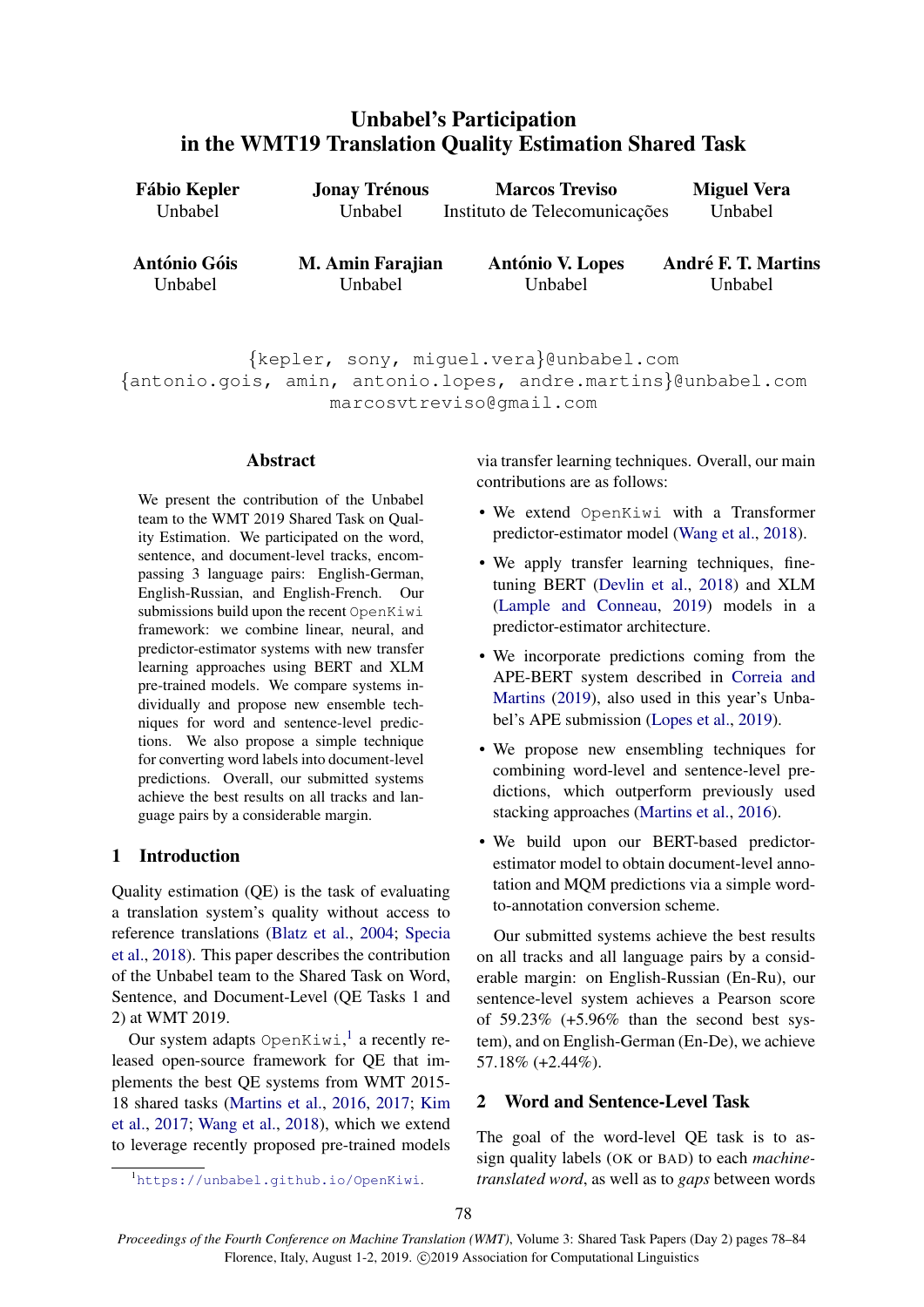(to account for context that needs to be inserted), and *source words* (to denote words in the original sentence that have been mistranslated or omitted in the target). The goal of the Sentence-level QE task, on the other hand, is to predict the quality of the whole translated sentence, based on how many edit operations are required to fix it, in terms of HTER (Human Translation Error Rate) [\(Specia](#page-6-1) [et al.,](#page-6-1) [2018\)](#page-6-1). We next describe the datasets, resources, and models that we used for these tasks.

### 2.1 Datasets and Resources

The data resources we use to train our systems are of three types: the QE shared task corpora, additional parallel corpora, and artificial triplets (src, pe, mt) in the style of the eSCAPE corpus [\(Negri](#page-6-10) [et al.,](#page-6-10) [2018\)](#page-6-10).

- The En-De QE corpus provided by the shared task, consisting of 13,442 train triplets.
- The En-Ru QE corpus provided by the shared task, consisting of 15,089 train triplets.
- The En-De parallel dataset of 3,396,364 sentences from the IT domain provided by the shared task organizers. which we extend in the style of the eSCAPE corpus to contain artificial triplets. To do this, we use OpenNMT with 5 fold jackknifing [\(Klein et al.,](#page-6-11) [2017\)](#page-6-11) to obtain unbiased translations of the source sentences.
- The En-Ru eSCAPE corpus [\(Negri et al.,](#page-6-10) [2018\)](#page-6-10) consisting of 7,735,361 artificial triplets.

### <span id="page-1-0"></span>2.2 Linear Sequential Model

Our simplest baseline is the linear sequential model described by [Martins et al.](#page-6-2) [\(2016,](#page-6-2) [2017\)](#page-6-3). It is a discriminative feature-based sequential model (called LINEARQE). The system uses a first-order sequential model with unigram and bigram features, whose weights are learned by using the maxloss MIRA algorithm [\(Crammer et al.,](#page-6-12) [2006\)](#page-6-12). The features include information about the words, partof-speech tags, and syntactic dependencies, obtained with TurboParser [\(Martins et al.,](#page-6-13) [2013\)](#page-6-13).

### 2.3 NuQE

We used NUQE (NeUral Quality Estimation) as implemented in OpenKiwi [\(Kepler et al.,](#page-6-14) [2019\)](#page-6-14) and adapted it to jointly learn MT tags, source tags and also sentence scores. We use the original architecture with the following additions. For learning sentence scores, we first take the average of the MT tags output layer and than pass the result through a feed-forward layer that projects the result to a single unit. For jointly learning source tags, we take the source text embeddings, project them with a feed-forward layer, and then sum the MT tags output vectors that are aligned. The result is then passed through a feed-forward layer, a bi-GRU, two other feed-forward layers, and finally an output layer. The layer dimensions are the same as in the normal model. It is worth noting that NUQE is trained from scratch using only the shared task data, with no pre-trained components, besides Polyglot embeddings [\(Al-Rfou](#page-6-15) [et al.,](#page-6-15) [2013\)](#page-6-15).

### 2.4 RNN-Based Predictor-Estimator

Our implementation of the RNN-based prediction estimator (PREDEST-RNN) is described in [Kepler](#page-6-14) [et al.](#page-6-14) [\(2019\)](#page-6-14). It follows closely the architecture proposed by [Kim et al.](#page-6-4) [\(2017\)](#page-6-4), which consists of two modules:

- a *predictor*, which is trained to predict each token of the target sentence given the source and the left and right context of the target sentence;
- an *estimator*, which takes features produced by the *predictor* and uses them to classify each word as OK or BAD.

Our predictor uses a biLSTM to encode the source, and two unidirectional LSTMs processing the target in left-to-right (LSTM-L2R) and right-to-left (LSTM-R2L) order. For each target token  $t_i$ , the representations of its left and right context are concatenated and used as query to an attention module before a final softmax layer. It is trained on the large parallel corpora mentioned above. The estimator takes as input a sequence of features: for each target token  $t_i$ , the final layer before the softmax (before processing  $t_i$ ), and the concatenation of the i-th hidden state of LSTM-L2R and LSTM-R2L (after processing  $t_i$ ). We train this system with a multi-task architecture that allows us to predict sentence-level HTER scores. Overall, this system is capable to predict sentence-level scores and all word-level labels (for MT words, gaps, and source words)—the source word labels are produced by training a predictor in the reverse direction.

### 2.5 Transformer-Based Predictor-Estimator

In addition, we implemented a Transformer-based predictor-estimator (PREDEST-TRANS), follow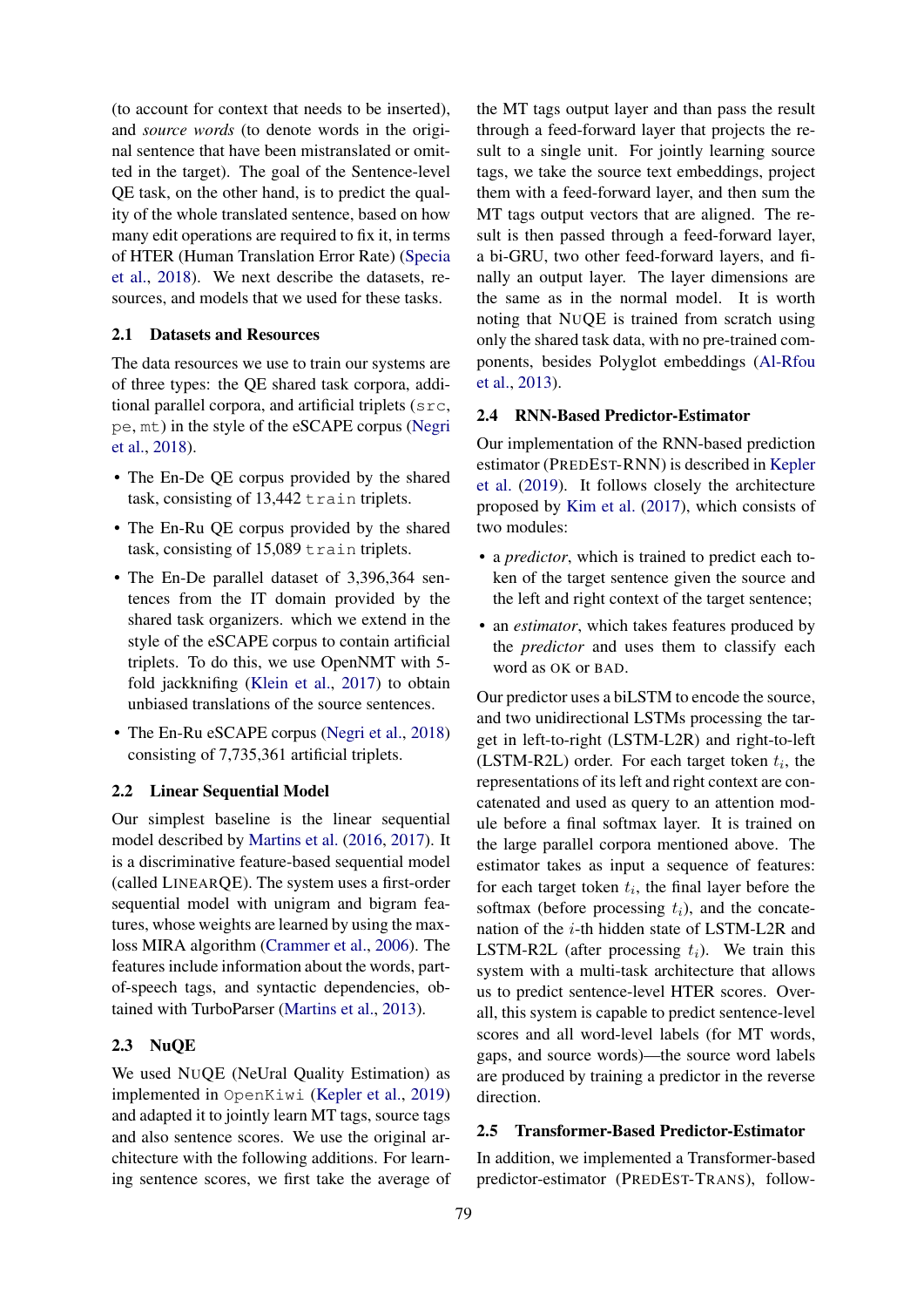ing [Wang et al.](#page-6-5) [\(2018\)](#page-6-5). This model has the following modifications in the *predictor*: (i) in order to encode the source sentence, the bidirectional LSTM is replaced by a Transformer encoder; (ii) the LSTM-L2R is replaced by a Transformer decoder with future-masked positions, and the LSTM-R2L is replaced by a Transformer decoder with past-masked positions. Additionally, the Transformer-based model produces the "mismatch features" proposed by [Fan et al.](#page-6-16) [\(2018\)](#page-6-16).

### <span id="page-2-0"></span>2.6 Transfer Learning and Fine-Tuning

Following the recent trend in the NLP community leveraging large-scale language model pretraining for a diverse set of downstream tasks, we used two pre-trained language models as feature extractors, the multilingual BERT [\(Devlin](#page-6-6) [et al.,](#page-6-6) [2018\)](#page-6-6) and the Cross-lingual Language Model (XLM) [\(Lample and Conneau,](#page-6-7) [2019\)](#page-6-7). The predictor-estimator model consists of a predictor that produces contextual token representations, and an estimator that turns these representations into predictions for both word level tags, and sentence level scores. As both of these models produce contextual representations for each token in a pair of sentences, we simply replace the predictor part by either BERT or XLM to create new QE models: PREDEST-BERT and PREDEST-XLM. The XLM model is particularly well suited to the task at hand, as its pre-training objective already contains a translation language modeling part.

For improved performance, we employ a prefine-tuning step by continuing their language model pre-training on data that is closer to the domain of the shared task. For the En-De pair we used the in-domain data provided by the shared task, and for the En-Ru pair we used the eSCAPE corpus [\(Negri et al.,](#page-6-10) [2018\)](#page-6-10).

Despite the shared multilingual vocabulary, BERT is originally a monolingual model, treating the input as either being from one language or another. We pass both sentences as input by concatenating them according to the template: [CLS] target [SEP] source [SEP], where [CLS] and [SEP] are special symbols from BERT, denoting beginning of sentence and sentence separators, respectively. In contrast, XLM is a multilingual model which receives two sentences from different languages as input. Thus, its usage is straightforward.

The output from BERT and XLM is split into

target features and source features, which in turn are passed to the regular *estimator*. They work with word pieces rather than tokens, so the model maps their output to tokens by selecting the first word piece of each token. For En-Ru the mapping is slightly different, it is done by taking the average of the word pieces of each token.

For PREDEST-BERT, we obtained the best results by ignoring features from the other language, that is, for predicting target and gap tags we ignored source features, and for predicting source tags we ignored target features. On the other hand, PREDEST-XLM predicts labels for target, gaps and source at the same time. As the predictor-estimator model, PREDEST-BERT and PREDEST-XLM are trained in a multi-task fashion, predicting sentence-level scores along with word-level labels.

### 2.7 APE-QE

In addition to traditional QE systems, we also use Automatic Post-Editing (APE) adapted for QE (APE-QE), following [Martins et al.](#page-6-3) [\(2017\)](#page-6-3). An APE system is trained on the human post-edits and its outputs are used as pseudo-post-editions to generate word-level quality labels and sentencelevel scores in the same way that the original labels were created.

We use two variants of APE-QE:

- PSEUDO-APE, which trains a regular translation model and uses its output as a pseudoreference.
- An adaptation of BERT to APE (APE-BERT) with an additional decoding constraint to reward or discourage words that do not exist in the source or MT.

PSEUDO-APE was trained using OpenNMT-py [\(Klein et al.,](#page-6-11) [2017\)](#page-6-11). For En-De, we used the IT domain corpus provided by the shared task, and for En-Ru we used the Russian eSCAPE corpus [\(Negri et al.,](#page-6-10) [2018\)](#page-6-10).

For APE-BERT, we follow the approach of [Correia and Martins](#page-6-8) [\(2019\)](#page-6-8), also used by Unbabel's APE shared task system [\(Lopes et al.,](#page-6-9) [2019\)](#page-6-9), and adapt BERT to the APE task using the QE indomain corpus and the shared task data as input, where the source and MT sentences are the encoder's input and the post-edited sentence is the decoder's output. In addition, we also employ a conservativeness penalty [\(Lopes et al.,](#page-6-9) [2019\)](#page-6-9), a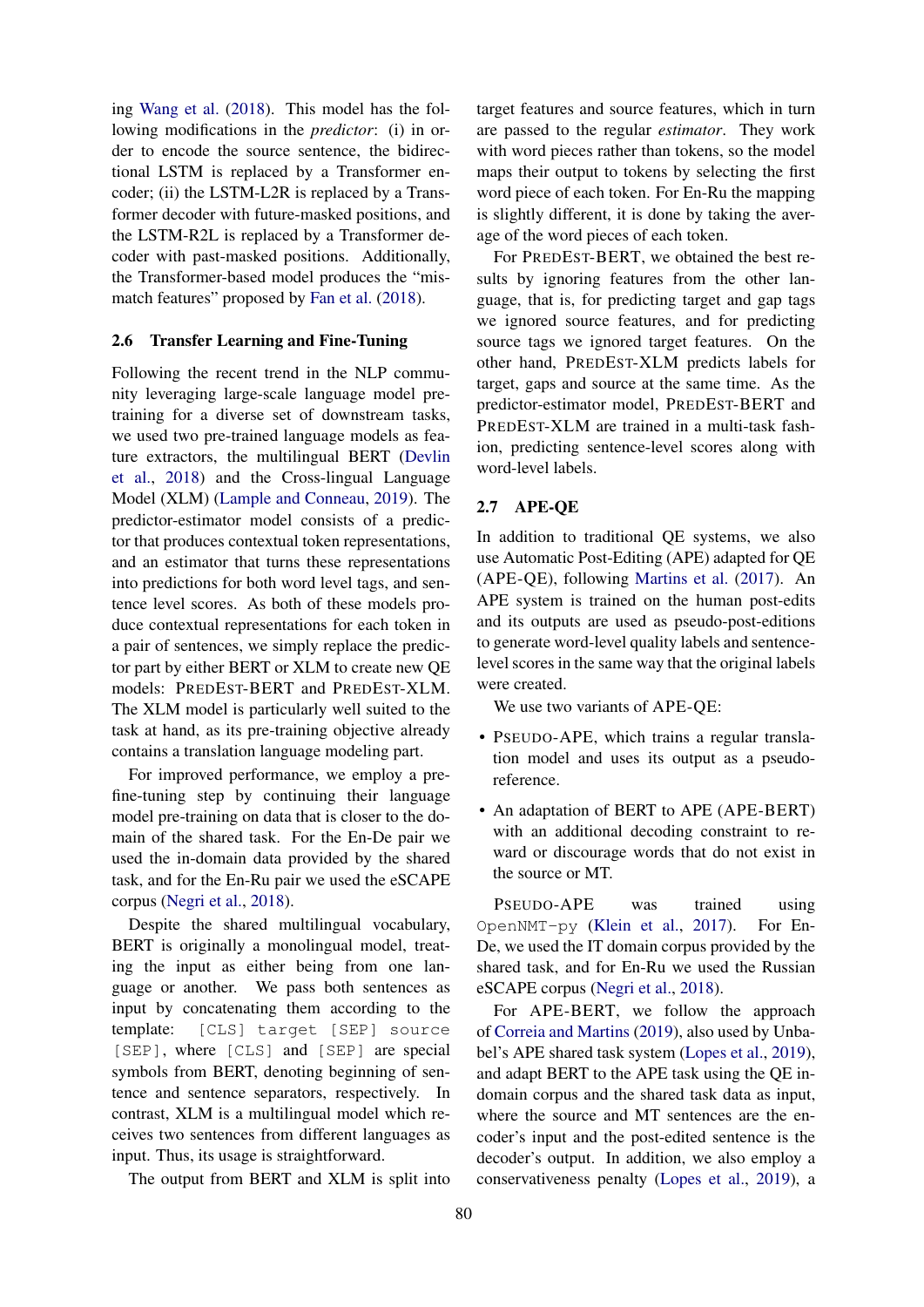<span id="page-3-1"></span>

| <b>METHOD</b>         | TARGET $F_1$ |
|-----------------------|--------------|
| <b>STACKED LINEAR</b> | 43.88        |
| POWELL                | 44.61        |

Table 1: Performance of the stacked linear ensemble and Powell's method on the WMT17 dev set  $(F_1$ -MULT on MT tags). The ensemble is over the same set of models<sup>[3](#page-0-1)</sup> reported in the release of the OpenKiwi [\(Kepler et al.,](#page-6-14) [2019\)](#page-6-14) framework. To estimate the performance of Powell's method, the dev set was partitioned into 10 folds  $f_i$ . We ran Powell's method 10 times, leaving out one fold at a time, to learn weights  $w_i$ . Predicting on fold  $f_i$  using weights  $w_i$  and calculating  $F_1$  performance over the concatenation of these predictions gives an approximately unbiased estimate of the performance of the method.

beam decoding penalty which either rewards or penalizes choosing tokens not in the src and mt, with a negative score to encourage more edits of the MT.

#### 2.8 System Ensembling

We ensembled the systems above to produce a single prediction, as described next.

Word-level ensembling. We compare two approaches:

- A stacked architecture with a feature-based linear system, as described by [Martins et al.](#page-6-3) [\(2017\)](#page-6-3). This approach uses the predictions of various systems as additional features in the linear system described in [§2.2.](#page-1-0) To avoid overfitting on the training data, this approach requires jackknifing.
- A novel strategy consisting of learning a convex combination of system predictions, with the weights learned on the development set. We use Powell's conjugate direction method [\(Powell,](#page-6-17) [1964\)](#page-6-17) [2](#page-3-0) as implemented in SciPy [\(Jones et al.,](#page-6-18) [2001\)](#page-6-18) to directly optimize for the task metric  $(F_1\text{-MULT}).$

Using the development set for learning carries a risk of overfitting; by using  $k$ -fold cross-validation we avoided this, and indeed the performance is equal or superior to the linear stacking ensemble [\(Table 1\)](#page-3-1), while being computationally cheaper as only the development set is needed to learn an ensemble, avoiding jackknifing.

Sentence-level ensembling. We have systems outputting sentence-level predictions directly, and others outputting word-level probabilities that can be turned into sentence-level predictions by averaging them over a sentence, as in [\(Martins et al.,](#page-6-3) [2017\)](#page-6-3). To use all available features (sentence score, gap tag, MT tag and source tag predictions from all systems used in the word-level ensembles), we learn a linear combination of these features using  $\ell_2$ -regularized regression over the development set. We tune the regularization constant with  $k$ -fold cross-validation, and retrain on the full development set using the chosen value.

### 3 Document-Level Task

Estimating the quality of an entire document introduces additional challenges. The text may become too long to be processed at once by previously described methods, and longer-range dependencies may appear (e.g inconsistencies across sentences).

Both sub-tasks were addressed: estimating the MQM score of a document and identifying character-level annotations with corresponding severities. Note that, given the correct number of annotations in a document and their severities, the MQM score can be computed in closed form. However, preliminary experiments using the predicted annotations to compute MQM did not outperform the baseline, hence we opted for using independent systems for each of these sub-tasks.

### 3.1 Dataset

The data for this task consists of Amazon reviews translated from English to French using a neural MT system. Translations were manually annotated for errors, with each annotation associated to a severity tag (minor, major or critical).

Note that each annotation may include several words, which do not have to be contiguous. We refer to each contiguous block of characters in an annotation as a span, and refer to an annotation with at least two spans as a multi-span annotation. [Figure 1](#page-4-0) illustrates this, where a single annotation is comprised of the spans *bandes* and *parfaits*.

Across training set and last year's development and test set, there are 36,242 annotations. Out of these, 4,170 are multi-span, and 149 of the multispan annotations contain spans in different sentences. The distribution of severities is 84.12% of major, 11.74% of minor and 4.14% of critical.

<span id="page-3-0"></span> $2$ This is the method underlying the popular MERT method [\(Och,](#page-6-19) [2003\)](#page-6-19), widely used in the MT literature.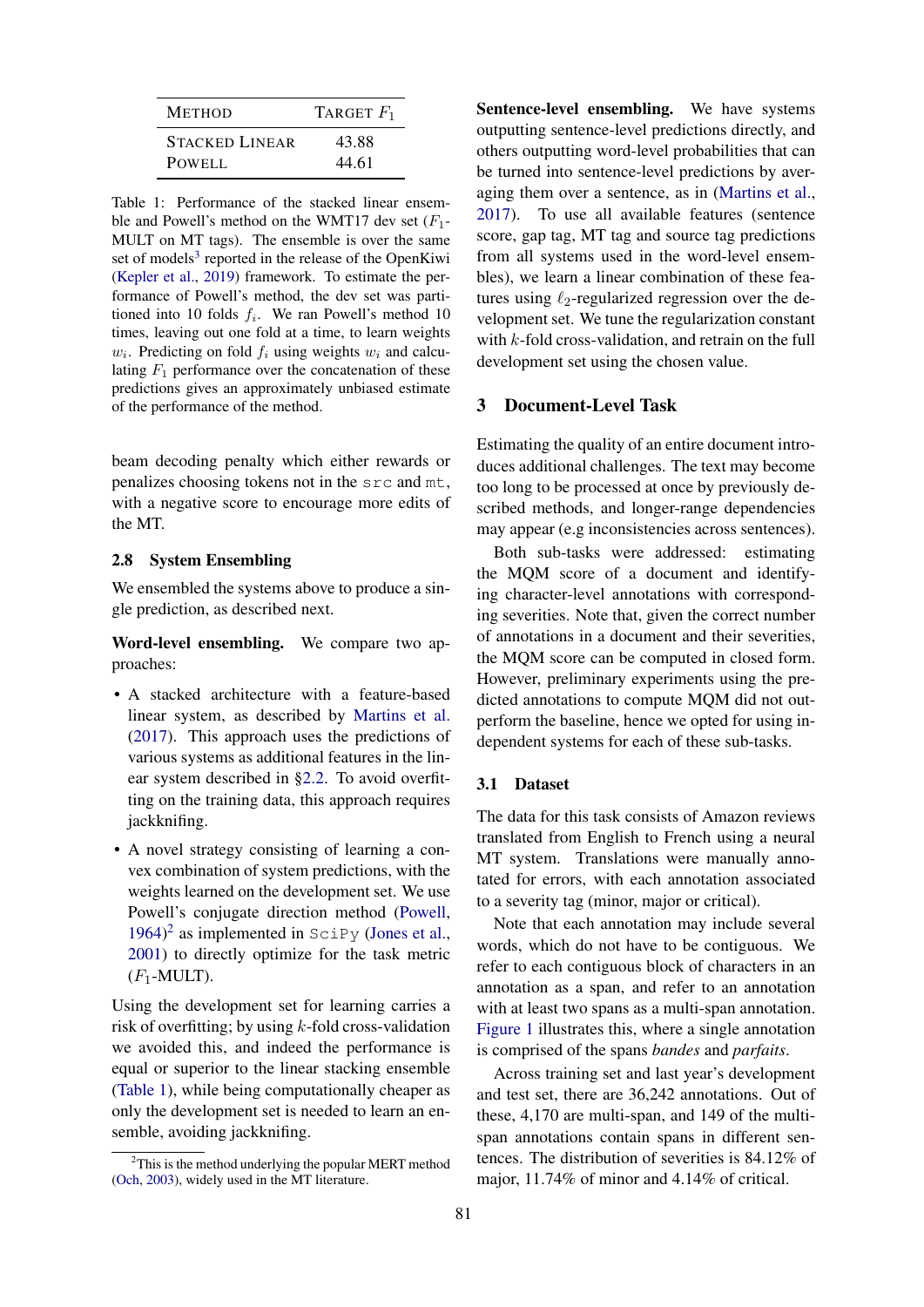*gym use, offices, and are ideal for travel.*

Target: *les bandes de résistance sont parfaits pour l'usage domestique, l'utilisation de la salle de gym, bureaux et sont idéales pour les voyages.*

Figure 1: Example of a multi-span annotation containing two spans: *parfaits* does not agree with *bandes* due to gender—it should be *parfaites*. This mistake corresponds to a single annotation with severity "minor".

### 3.2 Implemented System

<span id="page-4-0"></span>Source: *resistance bands are great for home use*,<br>
Source: *resistance bands are great for home use*,<br>
Target: *les* **bandes** de résistance sont **partalis** pour<br>
Target: *les* **bandes** de résistance sont **partalis** pour<br> To predict annotations within a document the problem is first treated as a word-level task, with each sentence processed separately. To obtain gold labels, the training set is tokenized and an OK/BAD tag is attributed to each token, depending on whether the token contains characters belonging to an annotation. Note that besides token tags, we will also have gap tags in between tokens. A gap tag will only be labeled as BAD if a span begins and ends exactly in the borders of the gap. Our best-performing model for the word-level part is an ensemble of 5 BERT models. Each BERT model was trained as described in [§2.6,](#page-2-0) but without pre-fine-tuning. Systems were ensembled by a simple average.

Later, annotations may be retrieved from the predicted word-level tags by concatenating contiguous BAD tokens into a single annotation. This is done for token-tags, while each gap-tag can be directly mapped to a single annotation without attempting any merge operation. Note that this immediately causes 4 types of information loss, which can be addressed in a second step:

- Severity information is lost, since all three severity labels are converted to BAD tags. As a baseline, all spans are assigned the most frequent severity, "major."
- Span borders are defined on character-level, whose positions may not match exactly the beginning or ending of a token. This will cause all characters of a partially correct token to be annotated with an error.
- Contiguous BAD tokens will always be mapped to a single annotation, even if they belong to different ones.
- Non-contiguous BAD tokens will always be mapped to separate annotations, even if they belong to the same one.

<span id="page-4-2"></span>

| PAIR    | <b>SYSTEM</b>    | TARGET $F_1$ | SOURCE $F_1$ | <b>PEARSON</b> |
|---------|------------------|--------------|--------------|----------------|
|         | LINEAR           | 0.3346       | 0.2975       |                |
|         | APE-OE           | 0.3740       | 0.3446       | 0.3558         |
|         | APE-BERT         | 0.4244       | 0.4109       | 0.3816         |
| En-De   | PREDEST-RNN      | 0.3786       |              | 0.5020         |
|         | PREDEST-TRANS    | 0.3980       |              | 0.5300         |
|         | PREDEST-XLM      | 0.4144       | 0.3960       | 0.5810         |
|         | PREDEST-BERT     | 0.3870       | 0.3310       | 0.5190         |
|         | LINEAR ENS.      | 0.4520       | 0.4116       |                |
|         | (*)POWELL'S ENS. | 0.4872       | 0.4607       | 0.5968         |
|         | LINEAR           | 0.2839       | 0.2466       |                |
| $En-Ru$ | APE-OE           | 0.2592       | 0.2336       | 0.1921         |
|         | APE-BERT         | 0.2519       | 0.2283       | 0.1814         |
|         | <b>NUOE</b>      | 0.3130       | 0.2000       |                |
|         | PREDEST-RNN      | 0.3201       |              |                |
|         | PREDEST-TRANS    | 0.3414       |              | 0.3655         |
|         | PREDEST-XLM      | 0.3799       | 0.3280       | 0.4983         |
|         | PREDEST-BERT     | 0.3782       | 0.3039       | 0.5000         |
|         | $(*)$ ENSEMBLE 1 | 0.3932       | 0.3640       | 0.5469         |
|         | $(*)$ ENSEMBLE 2 | 0.3972       | 0.3700       | 0.5423         |

Table 2: Word and sentence-level results for En-De and En-Ru on the validation set in terms of  $F_1$ -MULT and Pearson's  $r$  correlation.  $(*)$  Lines with an asterisk use Powell's method for word level ensembling and  $\ell_2$ -regularized regression for sentence level. As the weights are tuned on the dev set, their numbers can not be directly compared to the other models

Although more sophisticated approaches were tested for predicting severities and merging spans into the same annotation, these approaches did not result in significant gains, hence we opted by using the previously described pipeline as our final system. To predict document-level MQM, each sentence's MQM is first predicted and used to get the average sentence MQM (weighting the average by sentence length degraded results in all experiments). This is used together with 3 percentages of BAD tags from the word-level model (considering token tags, gap tags and all gaps) as features for a linear regression which outputs the final document-level MQM prediction. The percentage of BAD tags is obtained from the previously described word-level predictions, whereas the sentence MQMs are obtained from an ensemble of 5 BERT models trained for sentence-level MQM prediction. Again, each BERT model was trained as described in [§2.6](#page-2-0) without pre-fine-tuning, and the ensembling consisted of a simple average. $4$ 

### 4 Experimental Results

#### 4.1 Word and Sentence-Level Task

The results achieved by each of the systems described in [§2](#page-0-2) for En-De and En-Ru on the valida-

<span id="page-4-1"></span> $4$ Using the approach of [Ive et al.](#page-6-20) [\(2018\)](#page-6-20) proved less robust to this year's data due to differences in the annotations. Particularly some outliers containing zero annotations would strongly harm the final Pearson score when mis-predicted.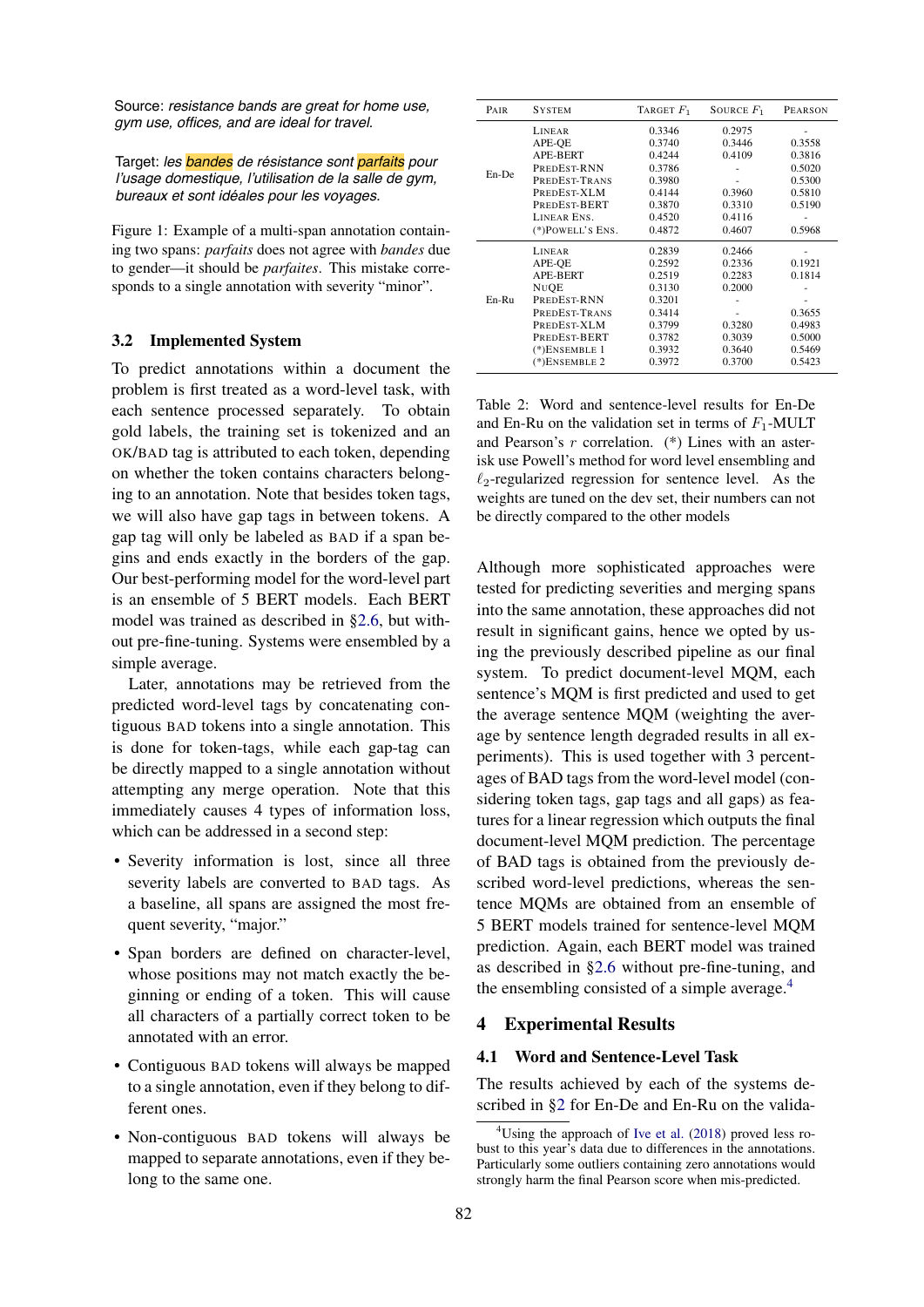<span id="page-5-0"></span>

| <b>PAIR</b> | <b>SYSTEM</b>          | TARGET $F_1$ | TARGET $MCC$ | SOURCE $F_1$ | SOURCE MCC | PEARSON                  |
|-------------|------------------------|--------------|--------------|--------------|------------|--------------------------|
| $En-Ru$     | <b>Baseline</b>        | 0.2412       | 0.2145       | 0.2647       | 0.1887     | 0.2601                   |
|             | ENSEMBLE 1             | 0.4629       | 0.4412       | 0.4174       | 0.3729     | 0.5889                   |
|             | <b>ENSEMBLE 2</b>      | 0.4780       | 0.4577       | 0.4541       | 0.4212     | 0.5923                   |
| En-De       | <b>Baseline</b>        | 0.2974       | 0.2541       | 0.2908       | 0.2126     | 0.4001                   |
|             | <b>LINEAR ENSEMBLE</b> | 0.4621       | 0.4387       | 0.4284       | 0.3846     | $\overline{\phantom{0}}$ |
|             | POWELL'S ENSEMBLE      | 0.4752       | 0.4585       | 0.4455       | 0.4094     | 0.5718                   |

Table 3: Word and sentence-level results for En-De and En-Ru on the test set in terms of  $F_1$ -MULT and Pearson's r correlation.

tion set are shown in Table [2.](#page-4-2) We tried the following strategies for ensembling:

- For En-De, we created a word-level ensembled system with Powell's method, by combining one instance of the APE-BERT system, another instance of the PSEUDO-APE-QE system, 10 runs of the PREDEST-XLM model (trained jointly for all subtasks), 6 runs of the same model without pre-fine-tuning, 5 runs of the PREDEST-BERT model (trained jointly for all subtasks), and 5 runs of the PREDEST-TRANS model (trained jointly for MT and sentence subtasks, but not for predicting source tags). For comparison, we report also the performance of a stacked linear ensembled wordlevel system. For the sentence-level ensemble, we learned system weights by fitting a linear regressor to the sentence scores produced by all the above models.
- For En-Ru, we tried two versions of wordlevel ensembled systems, both using Powell's method: EMSEMBLE 1 combined one instance of the APE-BERT system, 5 runs of the PREDEST-XLM model (trained jointly for all subtasks), one instance of the PREDEST-BERT model (trained jointly for all subtasks), 5 runs of the NUQE models (trained jointly for all subtasks), and 5 runs of the PREDEST-TRANS model (trained jointly for MT and sentence subtasks, but not for predicting source tags). EM-SEMBLE 2 adds to the above predictions from the PSEUDO-APE-QE system. In both cases, for sentence-level ensembles, we learned system weights by fitting a linear regressor to the sentence scores produced by all the above models.

The results in Table [2](#page-4-2) show that the transfer learning approach with BERT and XLM benefits the QE task. The PREDEST-XLM model, which has been pre-trained with a translation ob-

<span id="page-5-1"></span>

|                                                                | <b>DEV</b>       | DEV <sub>0</sub> | <b>TEST</b>                |
|----------------------------------------------------------------|------------------|------------------|----------------------------|
| $F_1$ ANN. (BERT)<br><b>MQM (BERT)</b><br><b>MQM (LINBERT)</b> | 0.4664<br>0.3924 | 0.4457<br>0.4714 | 0.4811<br>0.3727<br>0.3744 |

Table 4: Results of document-level submissions, and their performance of the dev and dev0 validation sets.

jective, has a small but consistent advantage over both PREDEST-BERT and PREDEST-TRANSF. A clear takeaway is that ensembling of different systems can give large gains, even if some of the subsystems are weak individually.

Table [3](#page-5-0) shows the results obtained with our ensemble systems on the official test set.

### 4.2 Document-Level Task

Finally, [Table 4](#page-5-1) contains results for documentlevel submissions, both on validation and test set submissions. On  $F_1$  annotations, results across all data sets are reasonably consistent. On the other hand, MQM Pearson varies significantly between dev and dev0. Differences in the training of the two systems shouldn't explain this variation, since both have equivalent performance on the test set.

### 5 Conclusions

We presented Unbabel's contribution to the WMT 2019 Shared Task on Quality Estimation. Our submissions are based on the OpenKiwi framework, to which we added new transfer learning approaches via BERT and XLM pre-trained models. We also proposed a new ensemble technique using Powell's method that outperforms previous strategies, and we convert word labels into span annotations to obtain document-level predictions. Our submitted systems achieve the best results on all tracks and language pairs.